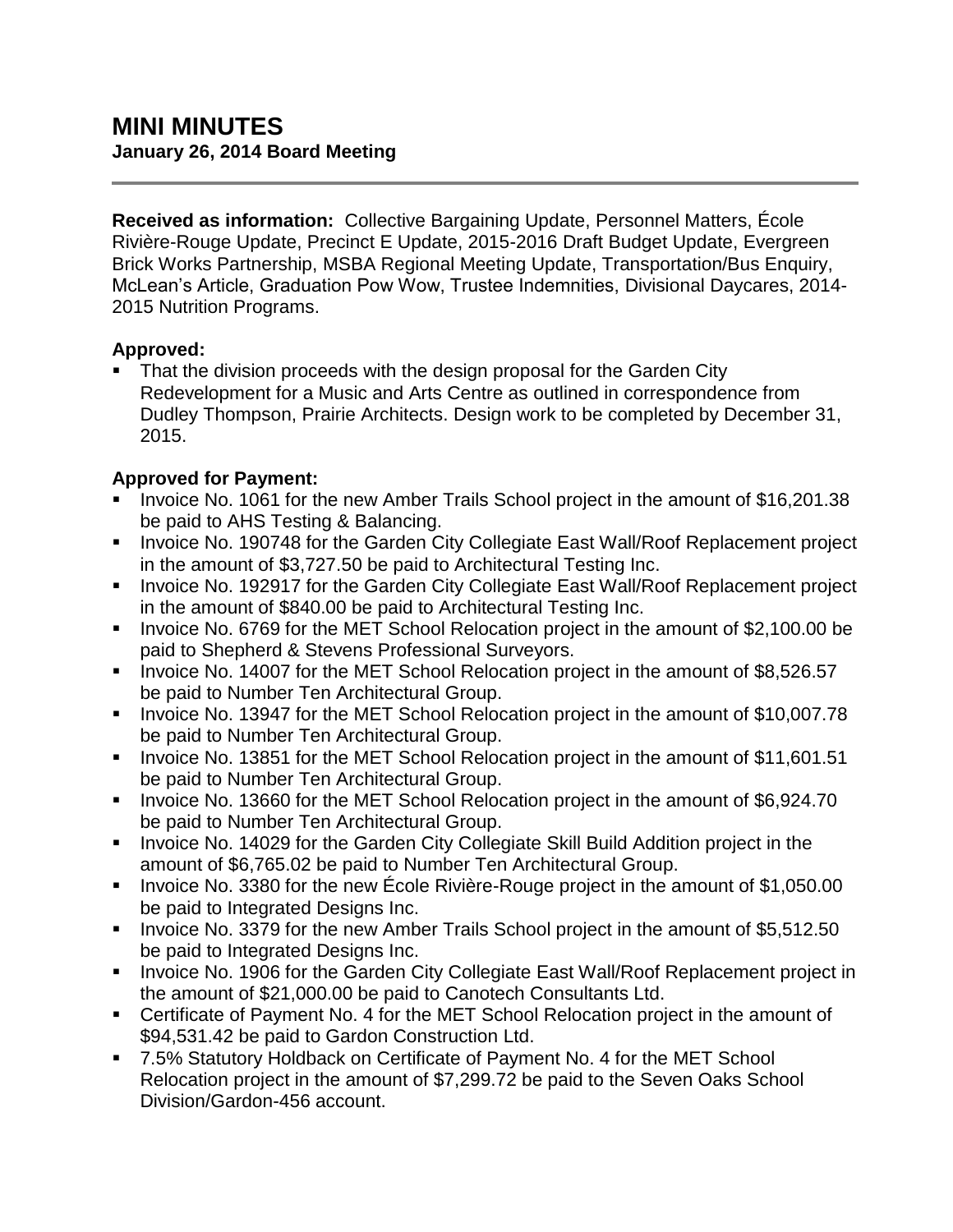- Certificate of Payment No. 5 for the Garden City Collegiate East Wall/Roof Replacement project in the amount of \$524,069.80 be paid to Canotech Consultants Ltd.
- 7.5% Statutory Holdback on Certificate of Payment No. 5 for the Garden City Collegiate East Wall/Roof Replacement project in the amount of \$40,468.71 be paid to the Seven Oaks School Division/Canotech Consult-454 account.
- Statutory Holdback in the amount of \$532,586.42 plus taxes and accumulated interest in relation to the Maples Collegiate Commons Addition project be paid to Bockstael Construction Ltd., subject to the approval of the Board's solicitor.
- Certificate of Payment No. 20 for the new Amber Trails School project in the amount of \$195,776.61 be paid to Bockstael Construction Ltd.
- 7.5% Statutory Holdback on Certificate of Payment No. 20 for the new Amber Trails School project in the amount of \$15,117.88 be paid to the Seven Oaks School Division/Bockstael Construction account.
- Statutory Holdback in the amount of \$1,622,729.52 plus taxes and accumulated interest in relation to the new Amber Trails School project be paid to Bockstael Construction Ltd., subject to the approval of the Board's solicitor.
- Invoice No. 16246 for the Precinct E Land Purchase in the amount of \$1,742.78 be paid to D'Arcy & Deacon LLP.
- Cheques  $\#2151439$  to  $\#2151877$ , and  $\#914$  to  $\#925$ , US cheques  $\#215056$  to #215070, direct deposits #20153515-20154519, and pre-authorized debits #2015067- 2015090 in the amount of \$5,294,460.64 be approved.

## **Correspondence Received:**

- **Manitoba Labour Board Case No. 328/14/LRA.**
- Wayne Shimizu, Secretary-Treasurer, Seven Oaks School Division. Account summaries.
- Tim Austin, Manager of Tax & Finance, City of Winnipeg. 2015 Notice of Tax Requirements.
- Andrea Lawson, Project Leader, Public Schools Finance Board. Amber Trails Community School - Vocational Equipment Support.
- **MSBA e-bulletin January 15, 2015.**
- **Mountain View School Division Press Release. Appointment of Donna Davidson as** Superintendent/CEO effective immediately.
- Lynne Mavins, Director, Schools' Finance Branch. Approval of capital reserves for École Rivière-Rouge and R.F. Morrison addition projects.
- Rickey Penner, Field Officer, Manitoba Education, Pupil Transportation Unit. School Bus Inspection - Unit 10.11.
- Andrea Lawson, Project Leader, Public Schools Finance Board. Elwick Elevator & Grooming Room - Approval to Award Tender.
- Lindsay Oster, Principal Architect, Prairie Architects Inc. Amber Trails Certificate of Substantial Performance.
- **Manitoba Teachers' Society. Notice of Premium Rate Change.**
- Gerald Farthing, Deputy Minister, Manitoba Education. Approval of Provincial funding to support Transforming Futures program at Red River College for two years.
- **Honourable Peter Biornson, Minister of Education. Accumulated Surplus in excess of** 4% of operating expenditures.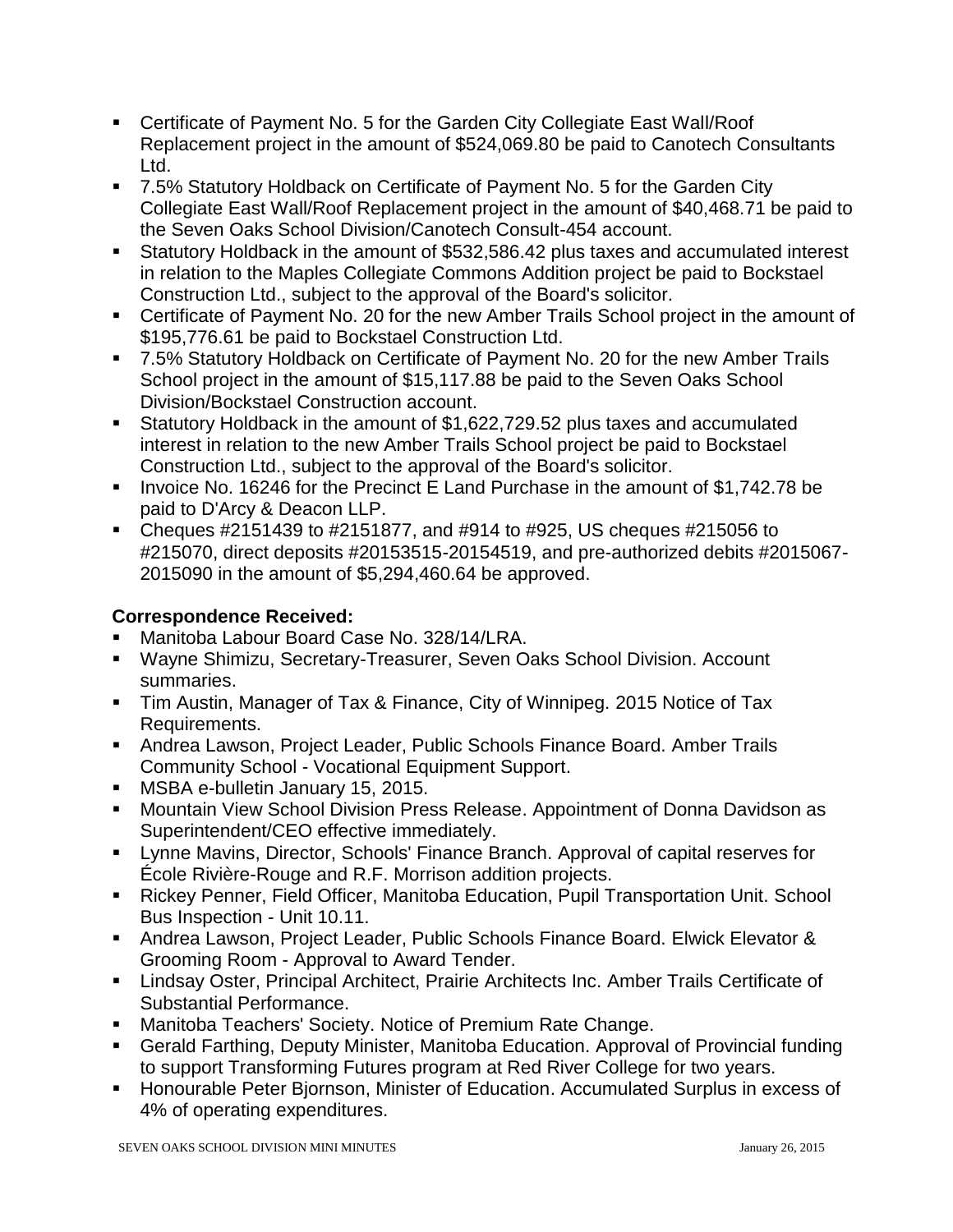- Craig McGregor, Board Chair, St. James-Assiniboia School Division. Legislation to Protect Early Learning, Child-Care Centres in Schools.
- David Yeo, Director, Manitoba Education. 2015-2015 School Year Calendar.
- Nomination of Beyond Grade 12 Now for Premier Award for School Board Innovation.
- Darren Naherniak, Chair, Board of Trustees, Park West School Division. Nomination for Vice President under 6000 with the Manitoba School Boards Association.
- Jeffery Moroz, Stantec Architecture Ltd. Garden City Collegiate East Wall/Roof Replacement Change Orders 18 & 19.
- Service Canada, 2015 Employment Insurance Rate. For 2015 the reduced premium is 1.224 times the employee premium.
- Gaylene Magnowski, Data Coordinator, Manitoba Education. Amber Trails school code.
- John Wassenaar, Number Ten Architectural Group. Maples Collegiate Commons Addition Change Order # 59.
- Ken Nimchuk, Technology Education Consultant, Manitoba Education. Amber Trails industrial arts & home economics approval documents.
- Craig Bachynski, Number Ten Architectural Group. MET School Relocation Change Order #5.
- City of Winnipeg, Planning Property & Development. Application for subdivision and rezoning of 630-640 Jefferson Avenue approved by Council.
- City of Winnipeg, Planning Property & Development. Plan of subdivision Precinct E.
- Jamie Kozak, Principal Architect, Prairie Architects Inc. Amber Trails School Project Change Order # 38R1.
- Liane Wychreschuk, Prairie Architects Inc. Request received for extension to the tender closing for École Rivière-Rouge & recommendation.
- Manitoba School Boards Association. CPI Update December 2014.
- Don Remillard, Director of Transportation, Seven Oaks School Division. Invitation to Tender: 2015-16 School Bus Tender.
- **The Winnipeg Foundation's 2014 Annual Report.**
- Jennifer Hughes, A.E. Wright School. Thank you to the Board for giving her the opportunity to act in the Vice-Principal's position at A.E. Wright School.

### **Conference Reports Received:**

 Bernadette Smith, Aboriginal Education Teacher Team Leader. FNESC - Transforming Education Conference, December 4 to 6, 2014 - Vancouver, British Columbia.

### **Personnel Report:**

- The following were appointed to full-time (1.00) Teacher General (Permanent) teaching contracts effective January 26, 2015: Daniel Bruneau, Jess Cory, Chantal Desmarais, Jacqueline Friesen, Kayla Gagnon, Landon Gibson, Blake Ilchyna, Sara Murray.
- The following were appointed to full-time (1.00) Limited Teacher-General (Term) contracts effective September 8, 2015 to June 30, 2016: Jessica Forsman, Christina Cavell.
- Deborah Forrester was appointed to a part-time (.50) Limited Teacher-General (Term) contract effective February 2, 2015 to June 30, 2015.
- Jeanie Hofer was appointed to a part-time (.50) Limited Teacher-General (Term) contract effective February 2, 2015 to June 30, 2015.